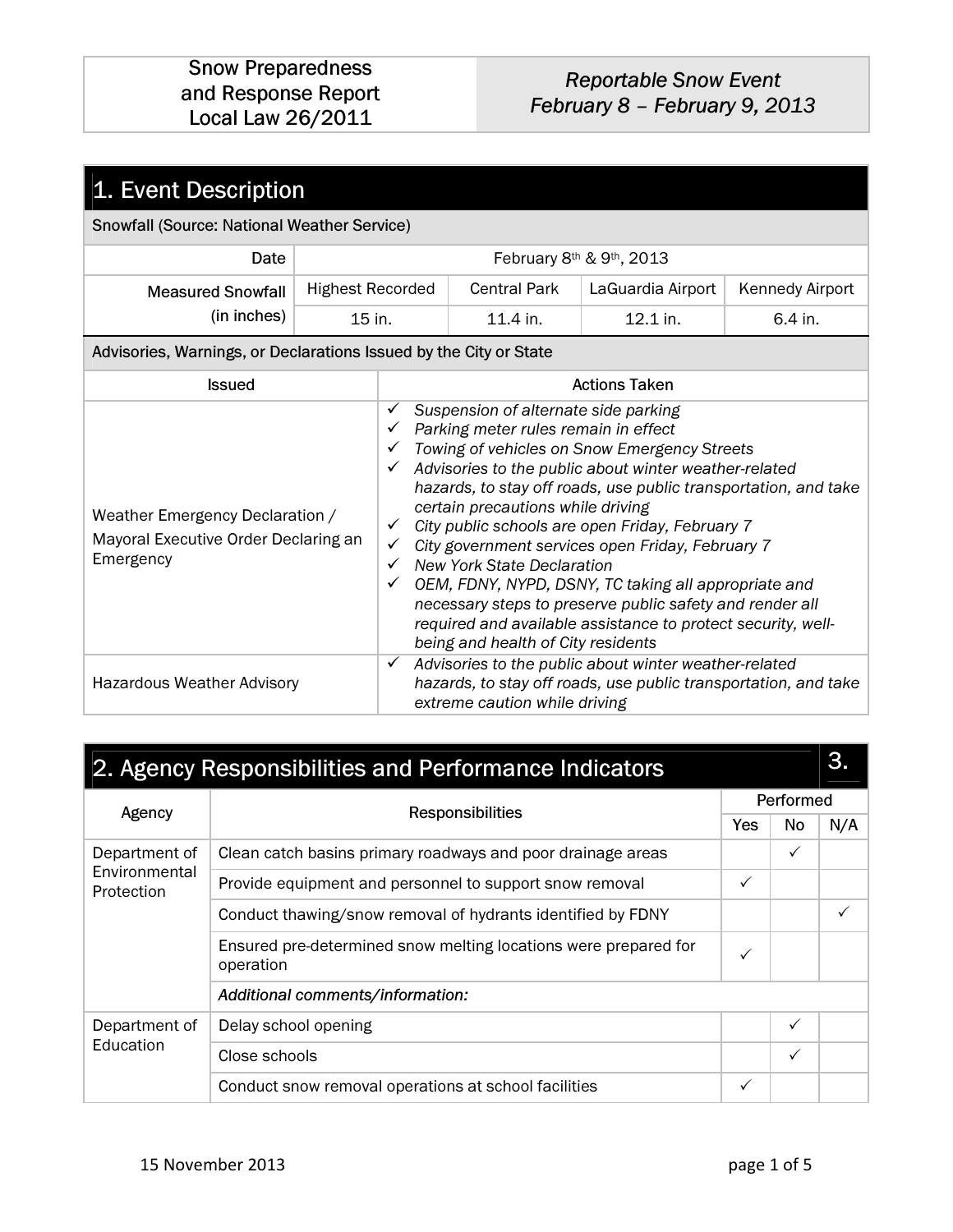## Reportable Snow Event February 8 – February 9, 2013

| 3.<br>2. Agency Responsibilities and Performance Indicators |                                                                                                   |                                                                      |              |     |  |  |  |  |
|-------------------------------------------------------------|---------------------------------------------------------------------------------------------------|----------------------------------------------------------------------|--------------|-----|--|--|--|--|
| Performed                                                   |                                                                                                   |                                                                      |              |     |  |  |  |  |
| Agency                                                      | Responsibilities                                                                                  |                                                                      | No           | N/A |  |  |  |  |
|                                                             | Additional comments/information:                                                                  |                                                                      |              |     |  |  |  |  |
| Department of                                               | Suspend alternate side parking                                                                    | $\checkmark$                                                         |              |     |  |  |  |  |
| Transportation                                              | Mechanical sweeping on highways                                                                   |                                                                      | $\checkmark$ |     |  |  |  |  |
|                                                             | Clear East River bridge crossings                                                                 | $\checkmark$                                                         |              |     |  |  |  |  |
|                                                             | Monitor condition of highways/bridges at TMC                                                      | $\checkmark$                                                         |              |     |  |  |  |  |
|                                                             | Provide equipment and personnel for snow removal                                                  | ✓                                                                    |              |     |  |  |  |  |
|                                                             |                                                                                                   | Additional comments/information: sweeping was completed before storm |              |     |  |  |  |  |
| Department of                                               | Conduct snow removal at City parks                                                                | $\checkmark$                                                         |              |     |  |  |  |  |
| Parks and<br>Recreation                                     | Provide equipment and personnel for snow removal                                                  | $\checkmark$                                                         |              |     |  |  |  |  |
|                                                             | Cancel or reschedule outdoor special events                                                       | ✓                                                                    |              |     |  |  |  |  |
|                                                             | Additional comments/information:                                                                  |                                                                      |              |     |  |  |  |  |
| Department of                                               | Conduct roadway snow plowing and spreading operations                                             | $\checkmark$                                                         |              |     |  |  |  |  |
| Sanitation                                                  | Implement alternate schedule for trash pickup                                                     | $\checkmark$                                                         |              |     |  |  |  |  |
|                                                             | Additional comments/information:                                                                  |                                                                      |              |     |  |  |  |  |
| <b>NYC Fire</b>                                             | Conduct hydrant thawing and/or shoveling operations                                               | $\checkmark$                                                         |              |     |  |  |  |  |
| Department                                                  | Monitor EMS runs and services                                                                     | ✓                                                                    |              |     |  |  |  |  |
|                                                             | Additional comments/information:                                                                  |                                                                      |              |     |  |  |  |  |
| <b>NYC Police</b>                                           | Monitor winter weather-related 911 calls                                                          | $\checkmark$                                                         |              |     |  |  |  |  |
| Department                                                  | Assist in removal of abandoned vehicles from major roadways                                       | ✓                                                                    |              |     |  |  |  |  |
|                                                             | Additional comments/information:                                                                  |                                                                      |              |     |  |  |  |  |
| Office of the                                               | Monitor any reported winter weather-related deaths                                                | ✓                                                                    |              |     |  |  |  |  |
| <b>Chief Medical</b><br>Examiner                            | Additional comments/information: No storm-related deaths                                          |                                                                      |              |     |  |  |  |  |
| Office of                                                   | Provide interagency coordination                                                                  | $\checkmark$                                                         |              |     |  |  |  |  |
| Emergency<br>Management                                     | Activate and operate NYC Emergency Operations Center                                              | ✓                                                                    |              |     |  |  |  |  |
|                                                             | Provide public messaging through Notify NYC, OEM's website, and<br>the NYC Severe Weather website | $\checkmark$                                                         |              |     |  |  |  |  |
|                                                             | Provide logistics support (e.g. mutual aid and resource requests)                                 | $\checkmark$                                                         |              |     |  |  |  |  |
|                                                             | Additional comments/information:                                                                  |                                                                      |              |     |  |  |  |  |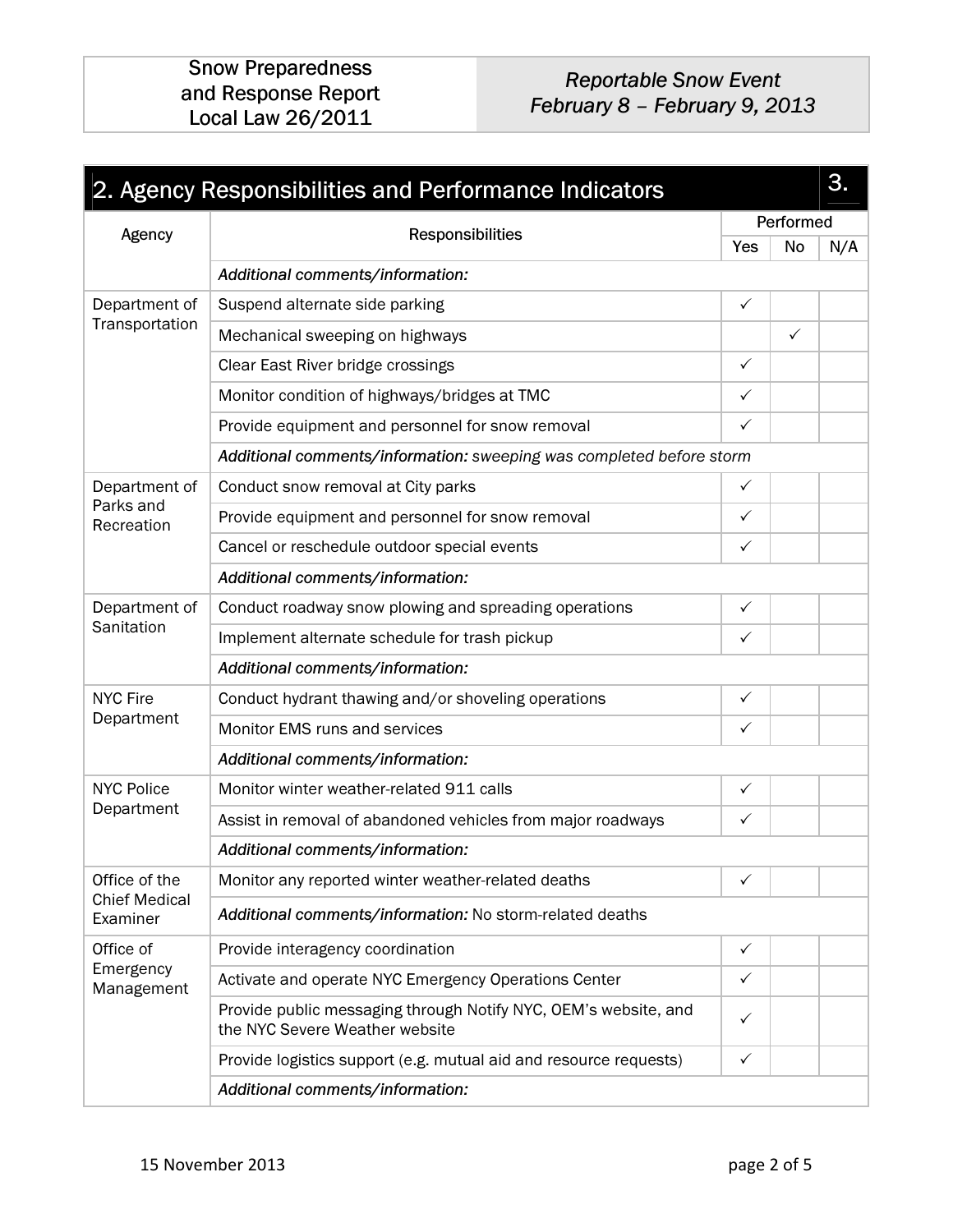Snow Preparedness and Response Report Local Law 26/2011

#### Reportable Snow Event February 8 – February 9, 2013

| 2. Agency Responsibilities and Performance Indicators |                                                                                                                                                                                                                |              |              |              |  |  |
|-------------------------------------------------------|----------------------------------------------------------------------------------------------------------------------------------------------------------------------------------------------------------------|--------------|--------------|--------------|--|--|
| Agency                                                | Performed                                                                                                                                                                                                      |              |              |              |  |  |
|                                                       | <b>Responsibilities</b>                                                                                                                                                                                        | Yes          | <b>No</b>    | N/A          |  |  |
| Metropolitan                                          | Clear entrances to bridges and tunnels                                                                                                                                                                         | $\checkmark$ |              |              |  |  |
| Transportation<br>Authority                           | Remove abandoned buses from roadways                                                                                                                                                                           | $\checkmark$ |              |              |  |  |
|                                                       | Monitor and remove snow from subway and commuter rail stairs<br>and platforms                                                                                                                                  | ✓            |              |              |  |  |
|                                                       | Additional comments/information:                                                                                                                                                                               |              |              |              |  |  |
| New York City<br>Housing<br>Authority                 | Conduct snow removal operations at NYCHA Housing Developments.<br>Snow removed from hydrants, fuel oil lines, utility manholes,<br>building entrances, sidewalks, garage roofs, and wood framed<br>structures. | $\checkmark$ |              |              |  |  |
|                                                       | Deployed Salt & Sanding Operations                                                                                                                                                                             | ✓            |              |              |  |  |
|                                                       | Hired temporary staff, contractors or rented equipment to assist<br>with snow removal                                                                                                                          |              | $\checkmark$ |              |  |  |
|                                                       | <b>Addressed Major Service Disruptions</b>                                                                                                                                                                     |              |              | $\checkmark$ |  |  |
|                                                       | Cancel community services/events                                                                                                                                                                               | $\checkmark$ |              |              |  |  |
|                                                       | Additional comments/information:                                                                                                                                                                               |              |              |              |  |  |
| New York                                              | Provide logistics support                                                                                                                                                                                      | $\checkmark$ |              |              |  |  |
| State Office of<br>Emergency                          | Issue supporting emergency declarations                                                                                                                                                                        | $\checkmark$ |              |              |  |  |
| Management                                            | Additional comments/information:                                                                                                                                                                               |              |              |              |  |  |
| Port Authority                                        | Clear entrances to bridges and tunnels                                                                                                                                                                         | $\checkmark$ |              |              |  |  |
| of New York &<br>New Jersey                           | Conduct snow removal operations at airports                                                                                                                                                                    | ✓            |              |              |  |  |
|                                                       | Additional comments/information:                                                                                                                                                                               |              |              |              |  |  |

## 4. Recommendations for Improvement

Recommendations for improvement (e.g., revisions to relevant plans and protocols)

| Agency                   | Recommendation |
|--------------------------|----------------|
| $\overline{\phantom{a}}$ | None           |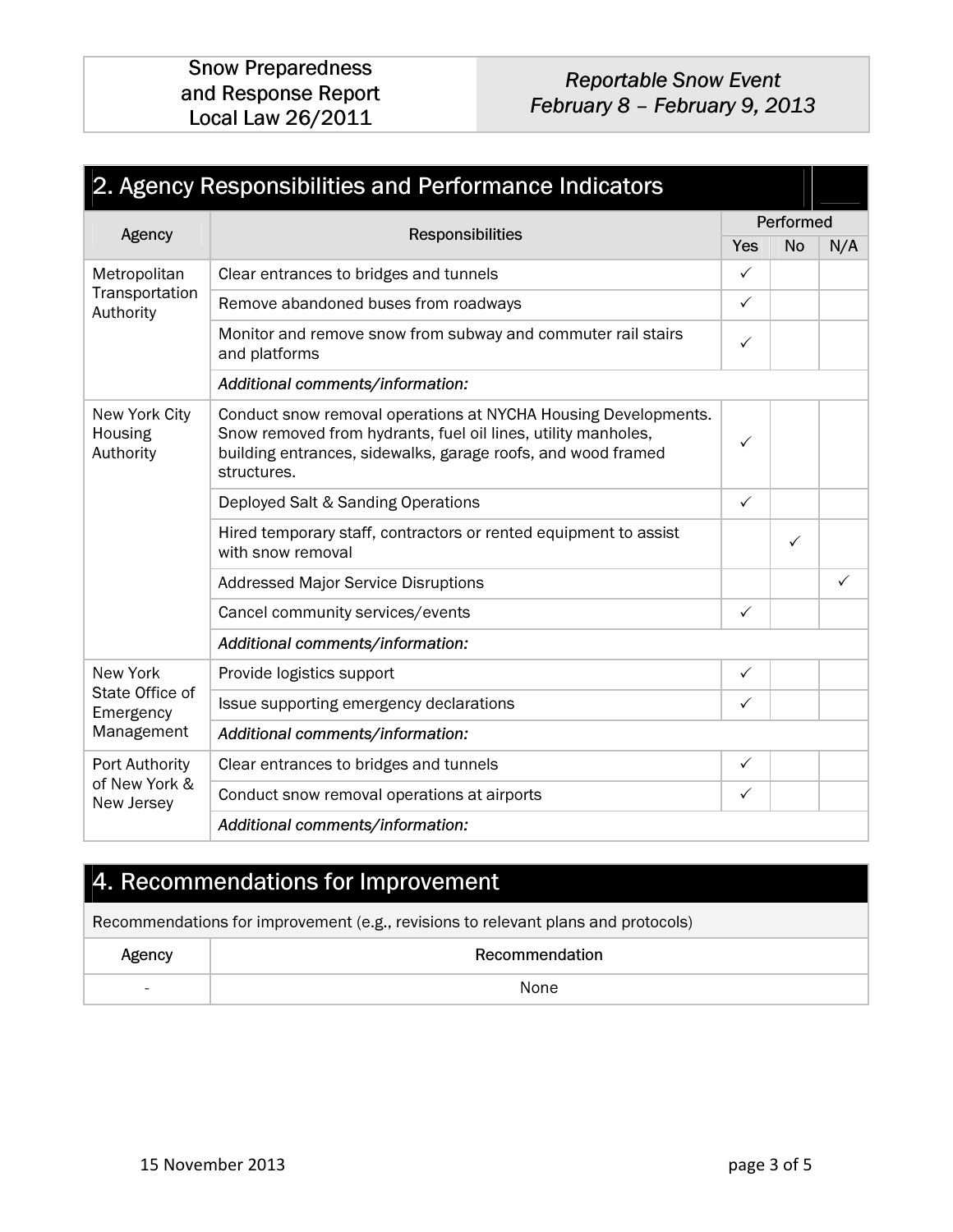### Reportable Snow Event February 8 – February 9, 2013

# 5. City-Owned Equipment Inventory

City-owned equipment used during this snow event

|              | <b>Equipment Type</b>  | Number                   | <b>Deploying Agency</b>       |
|--------------|------------------------|--------------------------|-------------------------------|
| $\checkmark$ | Dump trucks            | $\overline{2}$           | <b>DPR</b>                    |
| $\Box$       | Generators             | $\overline{\phantom{a}}$ | $\blacksquare$                |
| $\checkmark$ | Light towers           | 100                      | <b>NYPD</b>                   |
|              |                        | 1712                     | <b>DSNY</b>                   |
|              |                        | 98                       | <b>DPR</b>                    |
| $\checkmark$ | Plows                  | $\mathbf{3}$             | <b>DEP</b>                    |
|              |                        | 78                       | 76 deployed by DSNY, 2 by DOT |
|              |                        | 1891                     | Total                         |
| $\checkmark$ | Salt (Pick Up)         | 45                       | <b>DPR</b>                    |
| $\checkmark$ |                        | 481                      | <b>DSNY</b>                   |
|              | Salt spreaders         | 30                       | <b>DPR</b>                    |
|              |                        | 16                       | <b>DOT</b>                    |
|              |                        | 527                      | Total                         |
| $\Box$       | Snow melters           | $\overline{\phantom{a}}$ | ÷,                            |
|              |                        | 6                        | <b>DOT</b>                    |
| $\checkmark$ | Tow trucks (wreckers)  | 130                      | <b>NYPD</b>                   |
|              |                        | 136                      | Total                         |
|              |                        | 176                      | <b>DSNY</b>                   |
| $\checkmark$ | Front-end loaders      | 11                       | <b>DPR</b>                    |
|              |                        | $\boldsymbol{9}$         | <b>DOT</b>                    |
|              |                        | 20                       | Total                         |
| $\checkmark$ | <b>Beach Cart Plow</b> | $\mathbf 2$              | <b>DPR</b>                    |
| $\checkmark$ | <b>Bucket</b>          | $\mathbf 1$              | <b>DPR</b>                    |
| $\checkmark$ | Chipper                | $\mathbf 1$              | <b>DPR</b>                    |
| $\checkmark$ | Dump w/ Plow           | $\mathbf 1$              | <b>DPR</b>                    |
| $\checkmark$ | <b>Bobcat</b>          | $\overline{4}$           | <b>DPR</b>                    |
| $\checkmark$ | Mini dump (salt)       | $\overline{7}$           | <b>DPR</b>                    |
| $\checkmark$ | Snow blower            | 45                       | <b>DPR</b>                    |